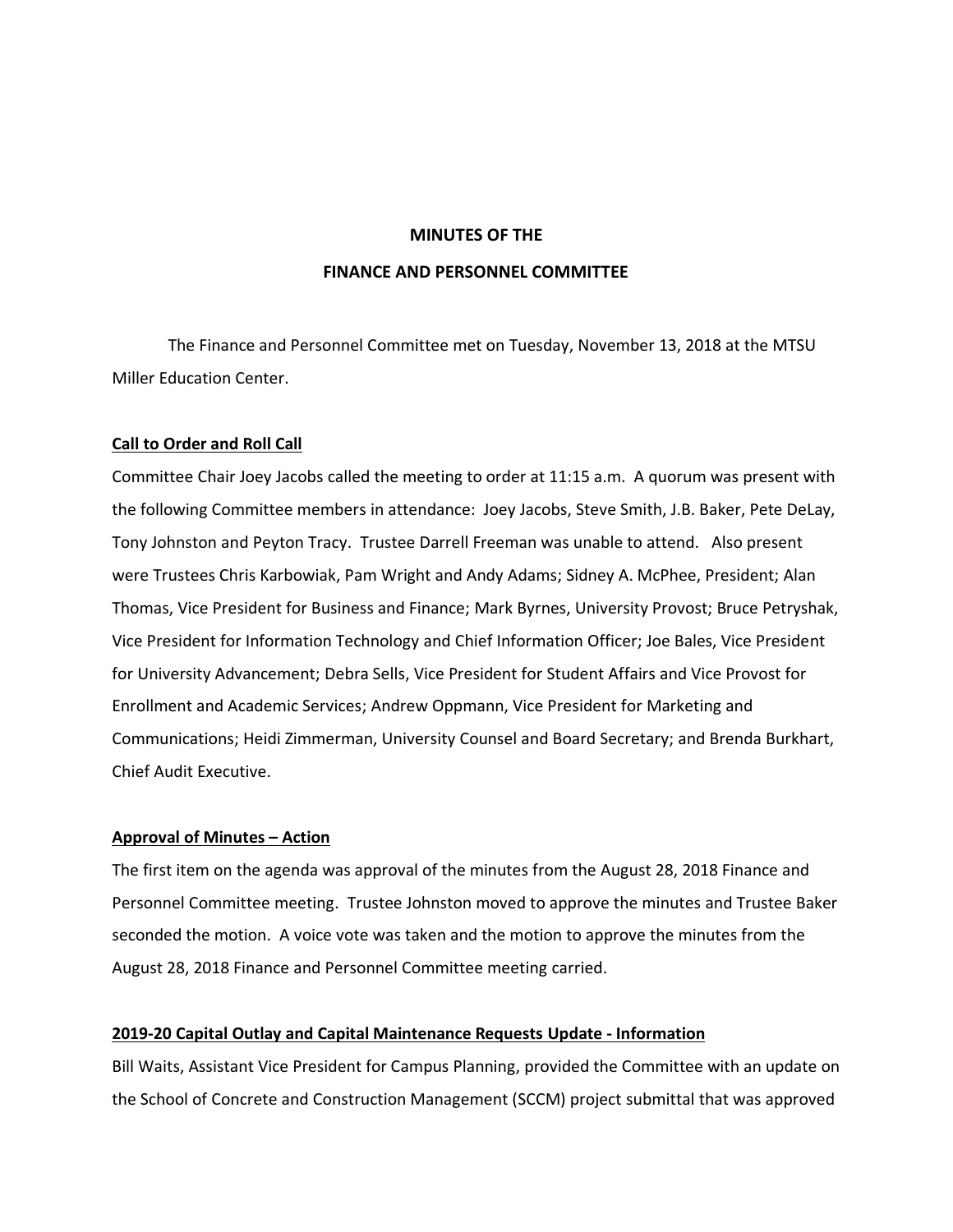by the MTSU Board of Trustees in June of this year. He informed the Committee that MTSU's SCCM project ranked #3 overall in the Tennessee Higher Education Commission's (THEC) ranked priority list of projects. In addition, it was the top ranked Locally Governed Institution (LGI) project on the list. While there is no certainty the project will be included in the 2019-20 Governor's Budget, the number three (3) ranking provides some optimism for receiving funding for the project. Mr. Waits then provided an update on the five (5) capital maintenance projects approved by the Board in June for the 2019-20 fiscal year with a total budget of \$8.1 million. The University was informed in late September that THEC requested an additional \$30 million in capital maintenance funding for higher education. This resulted in an additional \$2,030,000 in funding for MTSU bringing the total recommended funding amount to \$10 million. This enabled the University to increase existing project budgets for the Kirksey Old Main mechanical, HVAC, lighting, and ceiling upgrades. Additionally, the scope of work was revised to include window replacements and phase one of the campus-wide storm water project. Phase one of the sidewalk repair and replacement project was moved from 2020-21 to 2019-20.

#### **THEC 2019-20 Operating Recommendations - Information**

The next item on the agenda was a report from Vice President Thomas on the recommendations made by THEC at its fall meeting. The recommendation for MTSU on 2019-20 operating appropriations was a \$4.5 million (4.4%) increase over the 2018-19 appropriations. The net increase resulted from a combined decrease of \$1.5 million in the outcomes formula and a \$6 million increase in proposed new formula funding. Mr. Thomas explained that the increase does not come to the University as totally unrestricted operating appropriations. As in prior years, some of the increase could become funding for mandated salary increases. An update on any proposed funding and salary increases will be provided when the Governor's Budget is presented in early 2019. Mr. Thomas further informed the Committee that THEC is recommending a zero to two-anda-half percent guidance range for tuition (maintenance fee) as well as a zero to two-and-a-half percent guidance range for tuition and mandatory fee increases combined. This guidance will allow the University to start developing a recommendation for any increase in tuition and fees. A final binding tuition range will be approved by THEC once the Governor's Budget is approved in late spring. Mr. Thomas explained to the Committee how improvement in the funding formula metrics resulted in a \$1 million gain in funding for the University. Dr. McPhee noted how the metrics are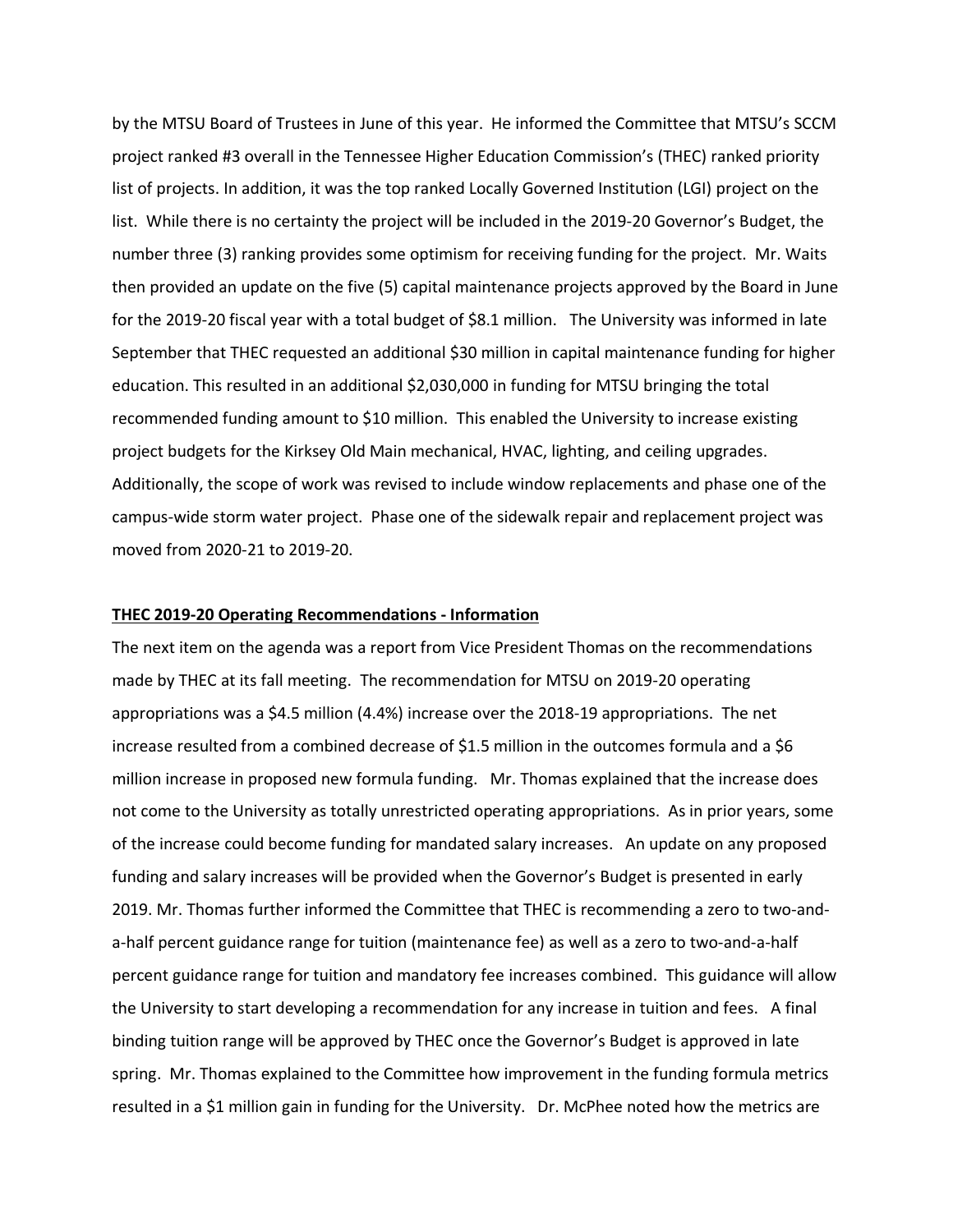negatively affected by the (low) number of masters and specialist degrees offered by the University, which is the result of a change by the state in teacher pay raises for advanced degrees, and the significant decline in research services due to the loss of a \$27 million grant from the state. He emphasized that even though the University is working hard to make progress in both of these areas, there are still many issues with the funding formula process that must be addressed by the state to make the process more equitable. Much discussion ensued concerning the factors that contribute to the University being disadvantaged under the current funding calculation. Board Chair Smith pointed out the necessity of developing a constructive plan to address these issues during the next legislative session. Dr. McPhee informed the Committee that he is currently working with the firm hired to represent the University on legislative strategies for the upcoming session.

## **2018-19 October Revised Budget – Recommendation**

The next agenda item was a recommendation for approval of the 2018-19 October Revised Operating Budget. Mr. Thomas presented information to the Committee regarding the following changes made since the July (Original) Budget:

- $\circ$  includes the remainder of the 2.84 % tuition increase approved at the June Board meeting,
- o reflects actual fall enrollment,
- o reflects adjustments for tuition benefits,
- o adjusts expenditure budgets, and
- o includes adjustments for new information regarding state appropriations obtained since the July Budget submission.

He noted that the total University Budget increased \$1.6 million from July to October. Discussion ensued concerning the process for endowment income payouts for the Chairs of Excellence and the classification of restricted and unrestricted private gifts in relation to the budget. Mr. Thomas explained that the Chairs of Excellence funding is held at the state level and not reflected in the University's budget. Only the payout of interest earnings, currently set at 4%, is reflected in the budget each year. Chairman Jacobs called for a motion to approve the 2018-19 October Revised Operating Budget. The motion was made by Trustee Johnston and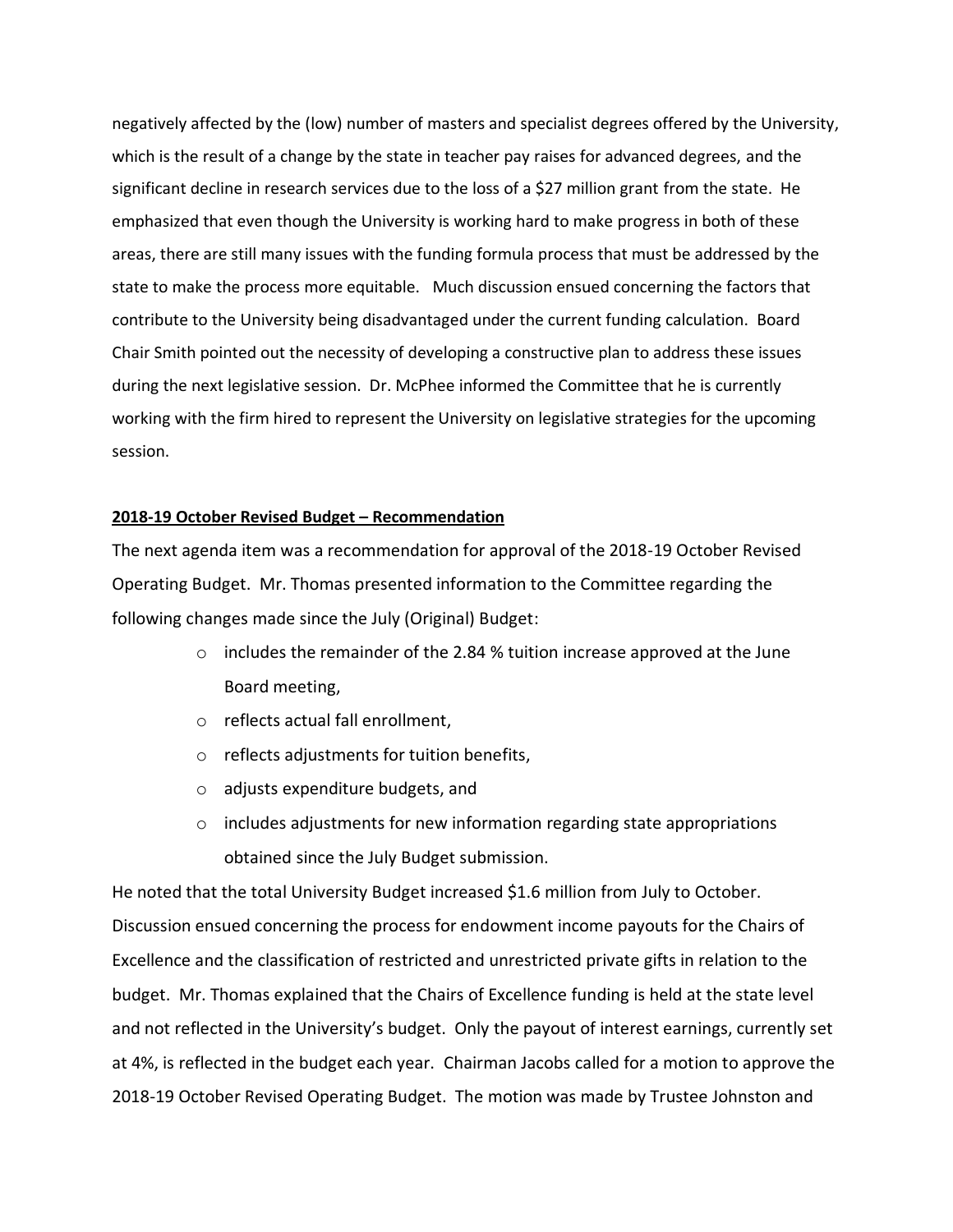seconded by Trustee DeLay. A voice vote was taken and the motion to approve the 2018-19 October Revised Operating Budget carried.

# **Compensation Update – Information**

Mr. Thomas asked Assistant Vice President Kathy Musselman to provide an update on the \$6.1 million salary pool allocation approved by the Board on May 30, 2018. Ms. Musselman reported the following information to the Committee:

- $\circ$  Awarded a 1.5% or \$500 cost of living adjustment (COLA), whichever is greater, for regular employees, both full and part-time, on the payroll as of June 30, 2018, effective July 1, 2018.
- $\circ$  The remaining allocation of the mandated salary pool, along with an addition \$2 million, was used to fund market adjustments and related benefits based on the University's compensation plan for employees on the payroll as of June 30, 2018, effective October 1, 2018.
- $\circ$  Faculty increases were funded at 37% of the predicted salary based on 2014-15 CUPA data by academic discipline. Administrative and classified increases were funded at 37% of the predicted salary based on MTSU years of experience.
- $\circ$  Salary ranges for Classified and Administrative employees were increased by 14.01% based on 2014-15 CUPA data.

Ms. Musselman stated that although progress was made with the COLA salary increases and the market adjustments, the majority of MTSU employees are still compensated below their predicted salary based on 2014-15 CUPA data. It would cost an additional \$4.8 million plus benefits to fully implement the plan. She informed the Committee that a comparison of the adjusted salaries to the current CUPA data for 2017-18 would be presented at the next Committee meeting. Dr. McPhee indicated that feedback from the faculty concerning the Board's decision to address the market salary issues had been very positive. He asked Faculty Senate President, Dr. Pippa Holloway, to provide information concerning the Faculty Senate's role in providing consultation and feedback in the planning and implementation of the salary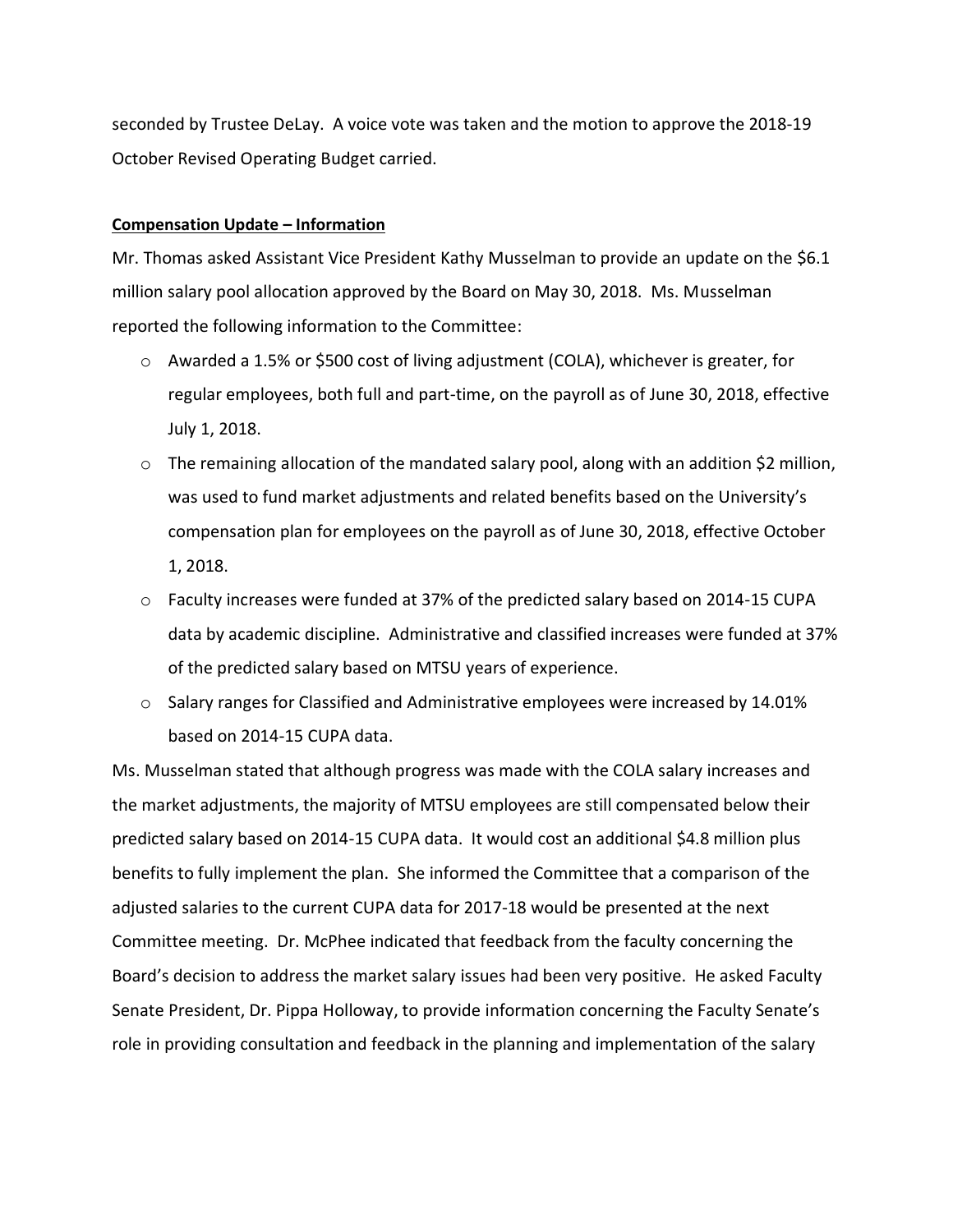plan. Dr. Holloway provided a brief report to the Committee and indicated that possible recommendations for phase two of the plan are currently being discussed.

## **Regional Scholars Program – Recommendation**

The next agenda item concerned a recommendation for expanding the Regional Scholars Program for both undergraduate and graduate students to include the entirety of Border States. Mr. Thomas provided the Committee with a brief overview of the current program requirements as outlined in the background information in the meeting materials. He then presented the following undergraduate scenarios for consideration in expanding the program to include the entirety of all Border States:

- Maintain the current academic requirement of a minimum 25 ACT
- Revise the academic requirement to a minimum ACT of 23
- Remove the ACT academic requirement altogether

Mr. Thomas directed the Committee to a financial analysis of each proposed scenario provided in the meeting materials. After explanation of the calculated budget impact of each scenario, Mr. Thomas stated that the University is recommending approval of expanding the program to include the entirety of Border States for both graduates and undergraduates and maintaining the current 25 ACT requirement for undergraduates. He indicated with the reduced tuition rates and higher scholarships, it is feasible to believe enrollment will exceed the requirement of increasing from 9 students to 25 students over a four year period to remain revenue neutral. Dr. McPhee also stated that based on recent recruiting trips, he is optimistic that the University will exceed this projection. Mr. Thomas then drew the Committee's attention to the graduate program calculation under the proposed scenario. He noted that an increase from 6 to 11 students over a four year period would be necessary for the graduate program to remain revenue neutral. Trustee DeLay moved to approve the expansion of the Regional Scholars Program for both undergraduate and graduate students to include the entirety of all Border States and to maintain the current academic requirements for both undergraduate and graduate students. Trustee Johnston seconded the motion. A voice vote was taken and the motion carried. Dr. McPhee thanked the Committee for approving the recommendation.